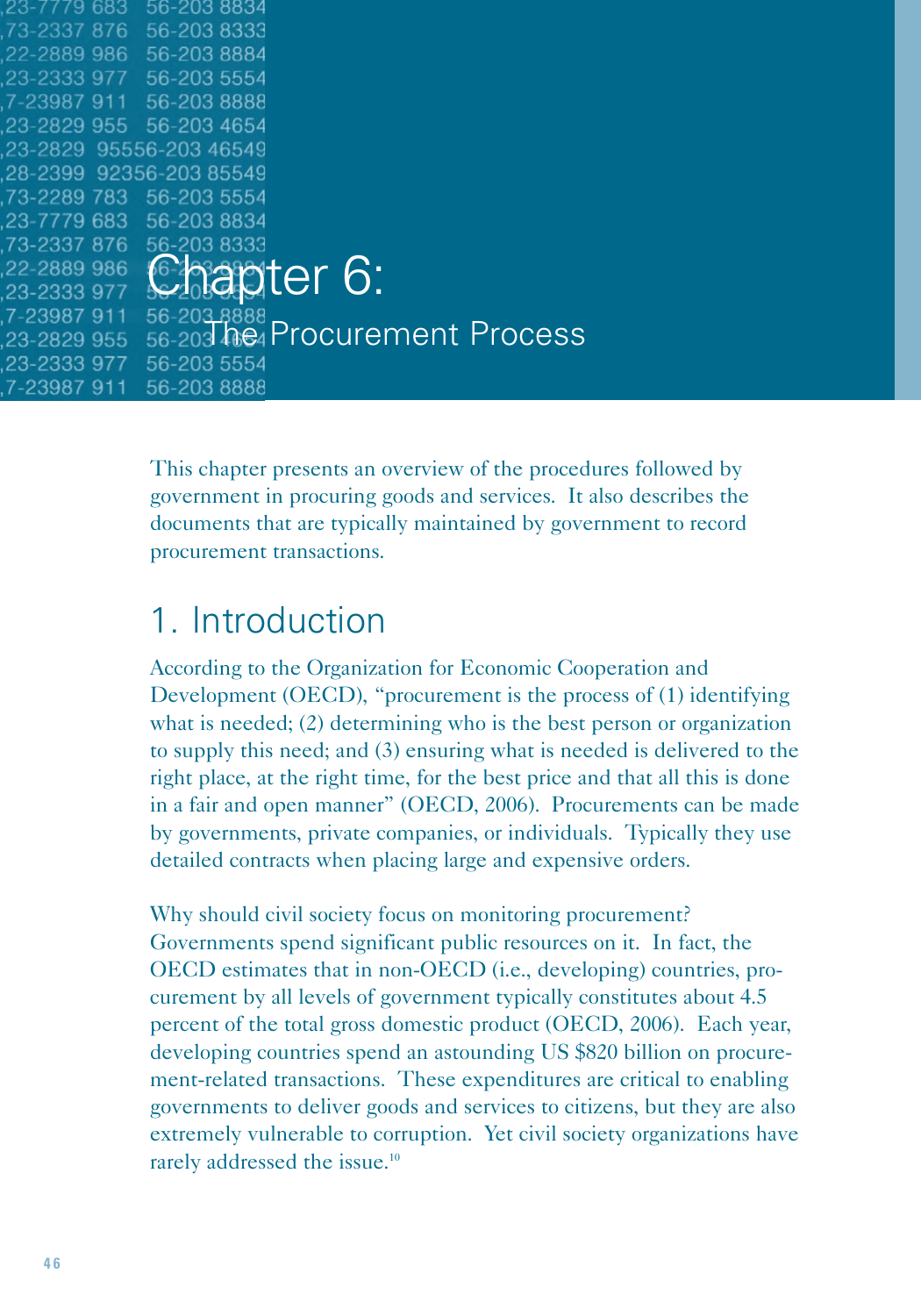# 2. The Procurement Process and Documents That Can Help Monitor Procurement

As shown in Chart 4, when a government agency needs to purchase goods or services for which it will incur a significant expenditure, the following stages are typically involved: (1) the pre-bidding process, (2) the bidding process, (3) issuance of a purchase order, (4) inspection of the goods or services procured, and (5) documentation of accounts payable. These stages are discussed below.11

## **Pre-bidding**

Some agencies centralize procurement within a department or division that is responsible specifically for managing the procurement process. In such cases, divisions within the agency that procure goods or services from an external entity must submit a purchase request form to the procurement department, which will then manage much of the subsequent process. This form allows the agency requiring goods or services to specify its requirements.

The purchase request may be directly followed by the issuance of a purchase order (discussed below) to a supplier regularly used by the agency. In some instances, however – particularly if a specialized good or service is sought or the price is likely to be above a specified amount – the agency may initiate a bidding process to select an appropriate supplier.

If a bidding process is initiated, government will prepare a specifications document setting forth the technical guidelines of the procurement process as well as the details and approximate cost of the good or service required. The rules may require government to initiate an open bidding process. Usually, such a process is managed by an independent tender board. However, because an open bidding process may be timeconsuming and expensive, the procurement rules may not require the use of this method if the value of the good or service sought is below a certain threshold.

<sup>11</sup>This section draws from "Transparency and Accountability in Government Financial Management," published by the United Nations Department of Economic and Social Affairs in 2000.

 $10$ Transparency International is one of the few international organizations to have systematically supported efforts to monitor and evaluate procurement practices around the world.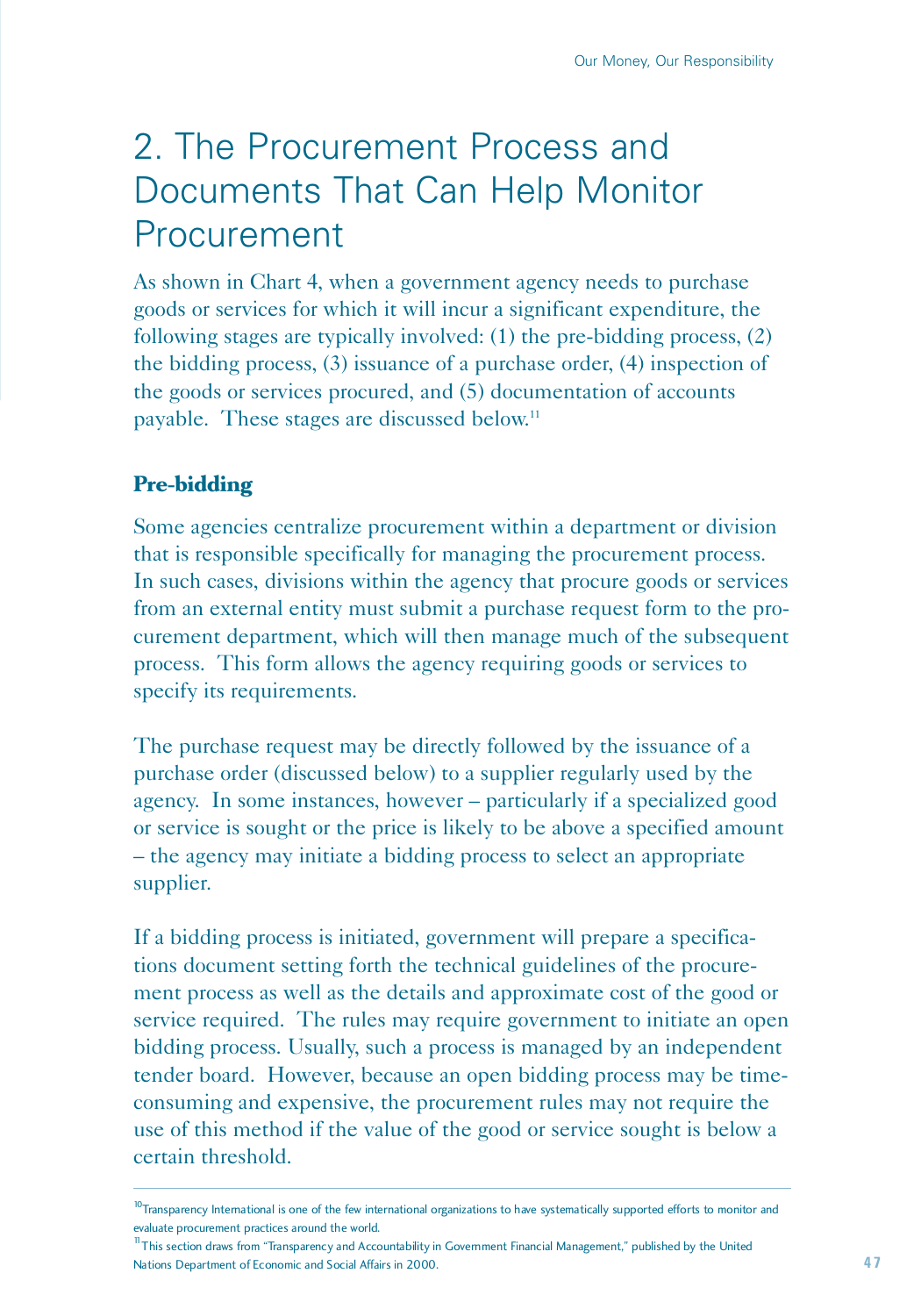## **Chart 4:** The Procurement Process



The process of preparing technical and price guidelines can be highly non-transparent and thus subject to abuse by agency officials. For example, in order to avoid going through the independent tendering process, a government agency may split a contract into two or more parts, thereby reducing the amount of each contract. Such contracts could then be easily awarded to contractors that are favored by corrupt officials.

Another potential abuse is government collusion with suppliers to develop specifications for a contract that favor a particular supplier. Officials may also time the release of the specification to benefit a particular supplier's work schedule.

### **Bidding**

Once the government has received bids for a procurement contract, the agency will typically open all the bid documents (which are required to be sealed before submission) at the same pre-set time and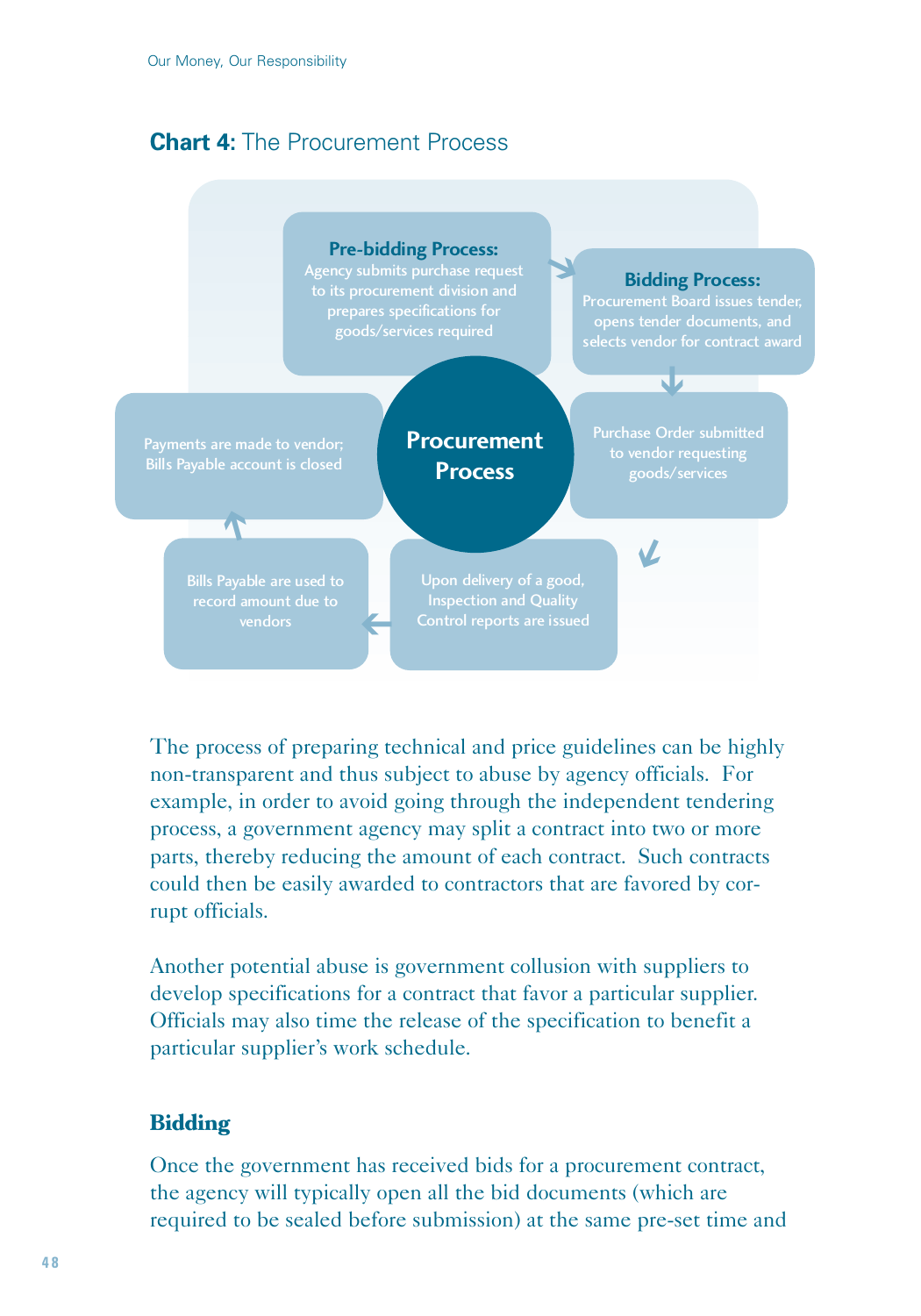begin evaluating them. While governments often select the vendor that offers the goods or services at the cheapest rate, price is not always the only factor. The agency should also consider factors such as the vendor's experience and reliability.

An agency may choose to invite bids only from pre-determined (typically called "short-listed" or "pre-qualified") vendors rather than inviting any interested entity to bid. This is called a closed bidding system. It is not necessarily corrupt, but it relies on an agency's discretionary powers, which can easily be abused – particularly if the list of firms deemed qualified to bid on a particular job is not regularly updated.

#### **BOX 2: WORLD BANK CHARGED WITH MALPRACTICE IN CONSULTANCY CONTRACT IN INDIA**

*In 2005, Parivartan – a non-governmental organization based in India – charged the World Bank with irregularly promoting a private firm, Price Waterhouse Coopers (PWC), as the preferred consultant for a Delhi Water Board reform project for which the World Bank had approved a \$150 million loan to India.* 

*PWC was one of 35 firms that applied for the \$2.5 million contract. Parivartan used the state's right to information law to obtain documents from the Delhi Water Board showing that the Board's contract evaluation committee initially ranked PWC tenth of the 35 bids. Letters from the World Bank to the Board, however, indicate that Bank officials pressured the Board to repeat the bidding process – which the Board did, three times. PWC's ranking improved each time. PWC ultimately "won" in the fourth round and was awarded the contract. In each round of bidding, the World Bank raised objections to the Board's evaluation criteria and prescribed new criteria.* 

*Parivartan charged that the criteria were clearly altered in PWC's favor. The World Bank's country director for India denied this charge in a letter to Parivartan but did not address any of the substantive issues raised by Parivartan (World Bank, 2005). No further action has been taken on this case.*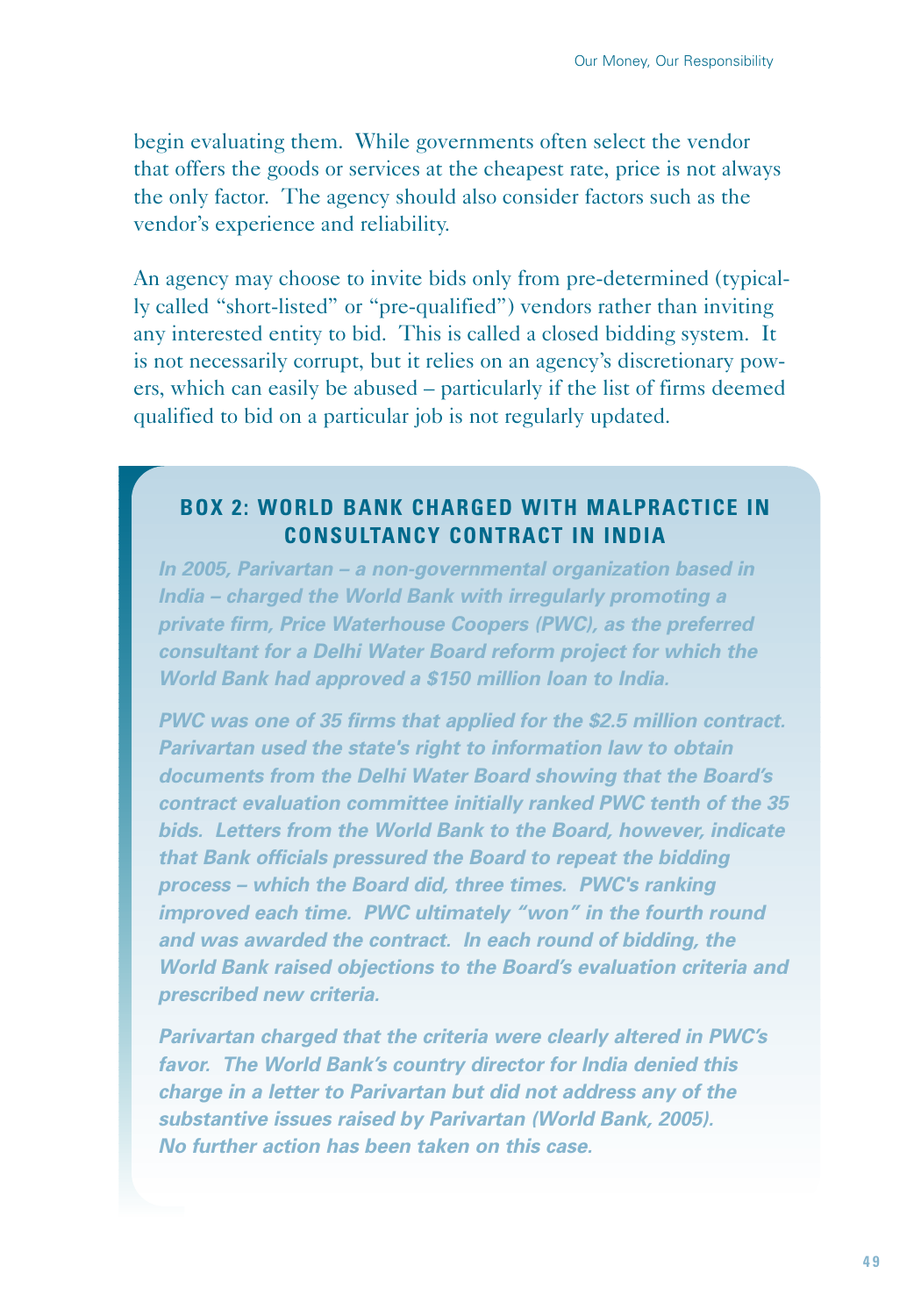Some other abuses are more explicit. For example, if an agency privately opens the bid documents prior to the submission deadline and then releases information on those bids to a favored vendor that has not yet submitted a bid, that vendor has an unfair advantage over other bidders.

Further, officials overseeing the procurement process can abuse their powers of discretion. Whereas specifications for common goods with well-publicized prices (such as personal computers) can set clear requirements that are simple to measure objectively, specifications for specialized goods (such as medical equipment) or services may give those evaluating the bids more flexibility to use non-objective criteria in making their decision. This creates the potential for abuse (see Box 2).

Some abuses can occur during procurements that are not the agency's fault. For example, even if an agency follows its procurement procedures diligently, suppliers may engage in corrupt bidding practices such as price-rigging and market-sharing agreements. In price-rigging, all prospective suppliers agree to bid at a certain price (typically, higher than the prevalent market rate), then one of them bids at a slightly lower rate, winning the contract at a price well above normal. Under market-sharing agreements, a cabal of suppliers divides the market among itself and designates a single supplier to be the dominant contractor in each region (or for a specific agency or business cycle).

### **Purchase Orders**

Purchase orders are forms that the agency seeking to make the purchase completes and forwards to the vendor prior to the delivery of the goods or services. A purchase order normally contains a unique purchase order number, shipping date, billing address, shipping address, and order terms. Often it also contains details on the goods/services required by the purchasing entity, including the quantity and specifications (quality, model, etc.). The purchase order can also specify a purchase rate for each good or service.

After the supplier delivers the requested goods/services, the purchasing entity can use the purchase order to check whether the proper items were supplied and the proper rate of payment was billed.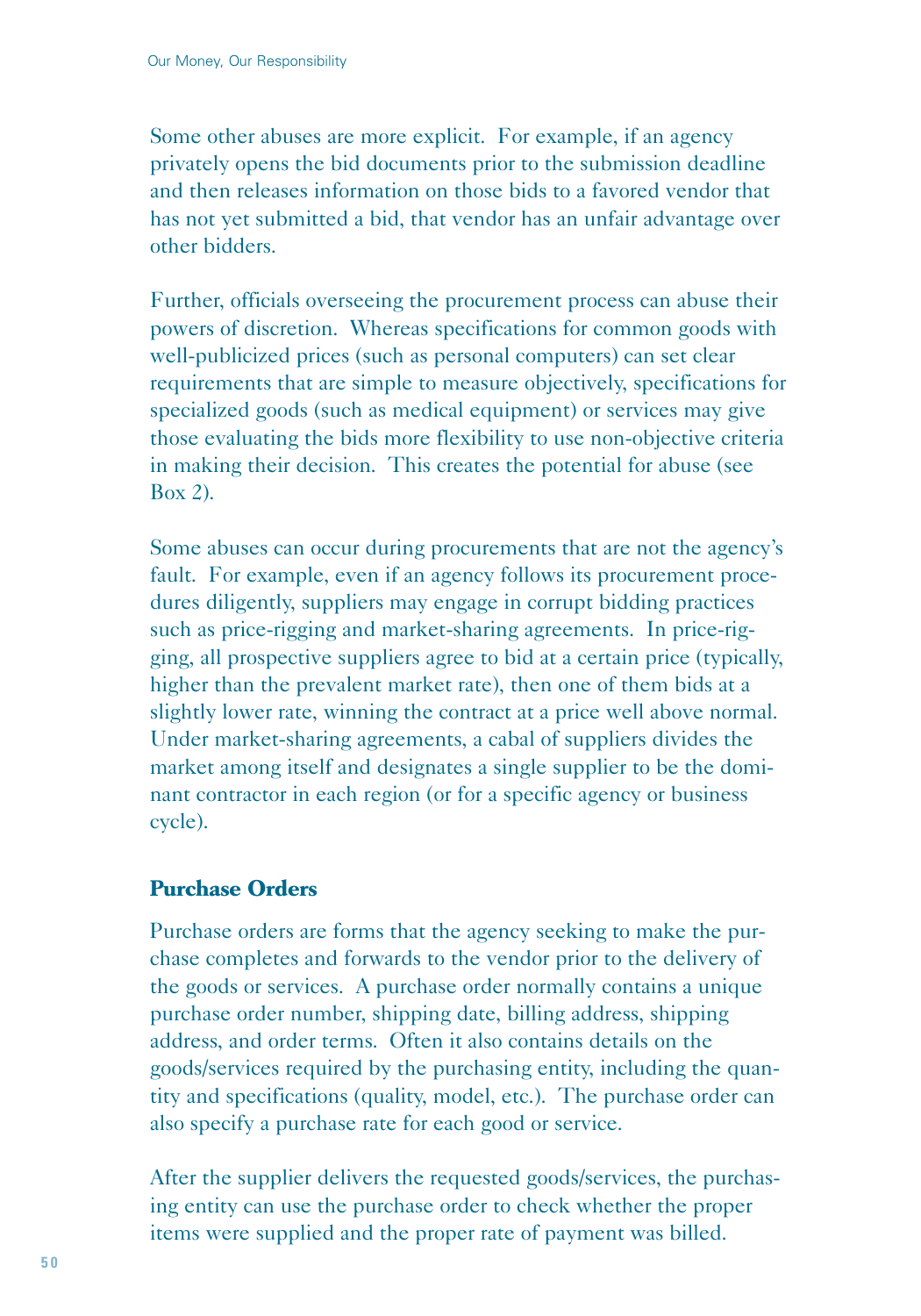Purchase orders protect suppliers as well as buyers against fraud and error. If the agency refuses to accept the goods/services it ordered, the supplier can use the purchase order as a legal document to institute proceedings for any losses incurred.

#### **Inspection Reports**

Before accepting delivery of goods/services, the agency making a purchase may designate its own technical experts to inspect the goods/services to ensure that they meet its requirements. The experts may be required to fill out an inspection report, which would record any discrepancies between what the agency ordered and what was delivered. Deductions from the final payment may also be made by the government agency for (1) delays in shipment, (2) delivery of sub-standard goods/services, and (3) failure to meet purchase order specifications.

#### **Accounts Payable**

After the supplier sends a shipment of goods/services to an agency, the supplier will draw up an invoice (or bill) indicating the total amount due. The invoice, much like the purchase order, will contain information on the quality and technical specifications of each good/service supplied, along with the quantity and rate for each good/service. An invoice will usually contain its own unique number but may also reference the appropriate purchase order number.

After receiving an invoice, the agency will record the invoice in accounting documents as "accounts payable." Subsequently, the agency that has purchased the goods/services will pay the vendor and clear the account.

While this process might appear straightforward, it is not always seamless. Most agencies procure hundreds of items from dozens of suppliers throughout the year; if they do not follow a clear set of procedures for recording purchases and authorizing payments, they can very easily fail to pay amounts due or can make duplicate payments as a result of error or fraud. Late payments impose a particularly heavy burden on smaller suppliers, which do not have large reserves.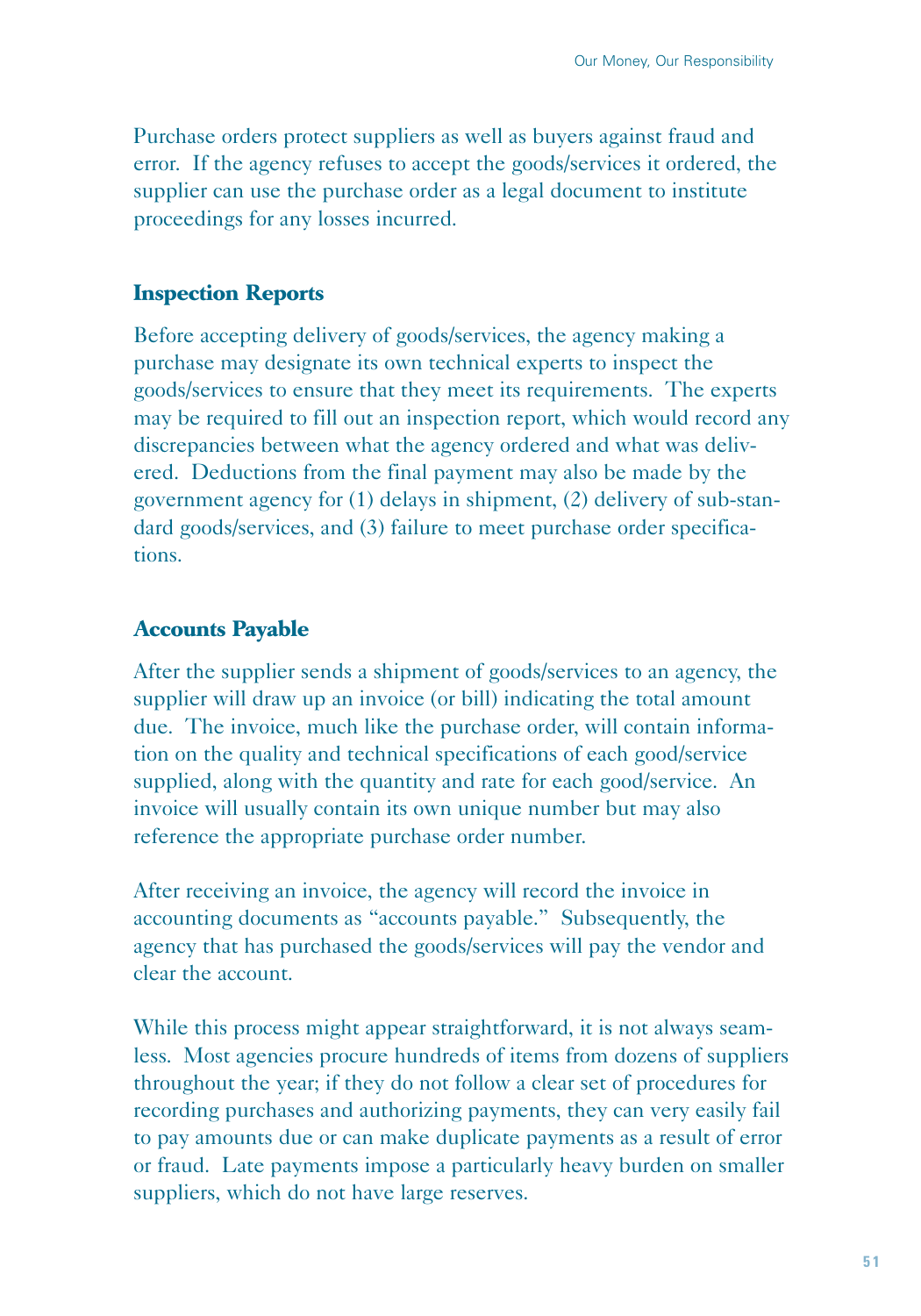|             | 56-203 8834              |                                                                 |
|-------------|--------------------------|-----------------------------------------------------------------|
| 73-2337 876 | 56-203 8333              |                                                                 |
|             | 22-2889 986 56-203 8884  |                                                                 |
|             | 23-2333 977 56-203 5554  |                                                                 |
|             | 7-23987 911 56-203 8888  |                                                                 |
|             | 23-2829 955 56-203 4654  |                                                                 |
|             | 23-2829 95556-203 46549  |                                                                 |
|             | 28-2399 92356-203 85549  |                                                                 |
|             | 73-2289 783 56-203 5554  |                                                                 |
|             | 23-7779 683 CABBAJCT 7:  |                                                                 |
|             |                          |                                                                 |
|             | .22-2889 986 56-203 8884 |                                                                 |
|             |                          | 23-2333 977 56-20: Case Studies of Successful Civil Initiatives |
| 7-23987 911 |                          | 56-203 8888<br>56-203 96 Monitor Procurement                    |
| 23-2829 955 |                          |                                                                 |
| 23-2333 977 | 56-203 5554              |                                                                 |
| 7-23987 911 | 56-2038888               |                                                                 |

This chapter examines an innovative methodology employed by a nongovernmental organization in the Philippines, Procurement Watch Inc., to analyze procurement documents and hold government agencies accountable for their procurement transactions. It then discusses the techniques used by a large civil society coalition in the Philippines that cooperated with the government to monitor the procurement and delivery of textbooks for schoolchildren.

## 1. Procurement Watch Inc. Specializes in Monitoring Public Procurement in the **Philippines**

### **ORGANIZATIONAL PROFILE**

*In 2001, a group of individuals determined to fight corruption in government procurement in the Philippines established Procurement Watch Inc. (PWI) as a non-governmental organization to advocate for a new procurement law and to monitor enforcement of the law after it was enacted. In 2003, PWI's advocacy efforts assisted passage by the national legislature of a new procurement law – perhaps the first time in the country's history that a civil society group successfully advocated for a law on a subject that required a high degree of technical expertise. Currently, PWI conducts a wide variety of capacitybuilding activities with different groups and individuals, including anti-corruption officials, agencies involved in large procurements, civil society organizations, and private citizens.*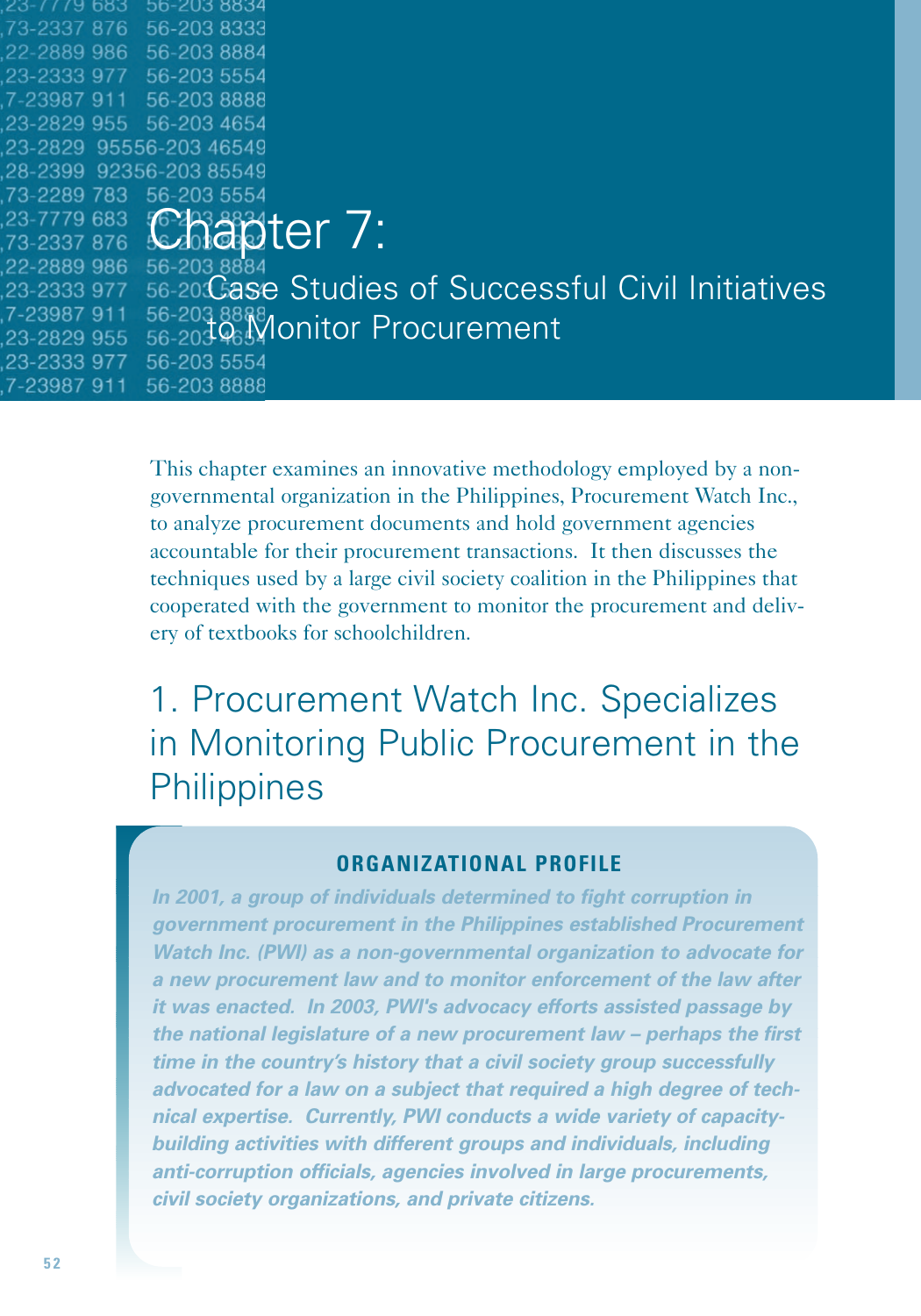# a. Introduction

When PWI was created in 2001, procurements laws in the Philippines governing public infrastructure projects were confusing, and there were no laws governing the procurement of office goods and supplies. The government could change procurement practices for these commodities simply by issuing an executive order.

Some members of PWI's governing board were also members of a government task force created to examine procurement reforms and draft a new law on procurement. Drawing on these connections, PWI became involved with the task force activities and established itself as a non-governmental procurement expert. Over the next two years, PWI led a civil society campaign to mobilize public opinion in support of procurement reform. In 2003, PWI's advocacy efforts supported passage by the national legislature of a new procurement law.

The new law specifies clear, simple "pass/fail" non-discretionary criteria that are to be used during the evaluation of bids to make the procurement process more corruption-resistant and efficient. The new law also provides for criminal and administrative sanctions against procurement officials and bidders who violate the law. In addition, it empowers civil society monitors to file reports on deviations from the mandated procurement process with government "Ombuds," whose mission includes preventing and investigating government corruption and prosecuting corrupt officials.

# b. Methodology

PWI's most recent initiative has been to develop Differential Expenditure Efficiency Measurement (DEEM), a tool to measure corruption and inefficiency in public procurement. PWI has tested DEEM by collaborating with the government's internal audit agency, which agreed to provide PWI with access to procurement documents maintained by the agencies it was auditing.

PWI begins this process by examining all government documents produced at each stage of a completed procurement transaction. PWI staff enter data from these documents into ten forms that collect relevant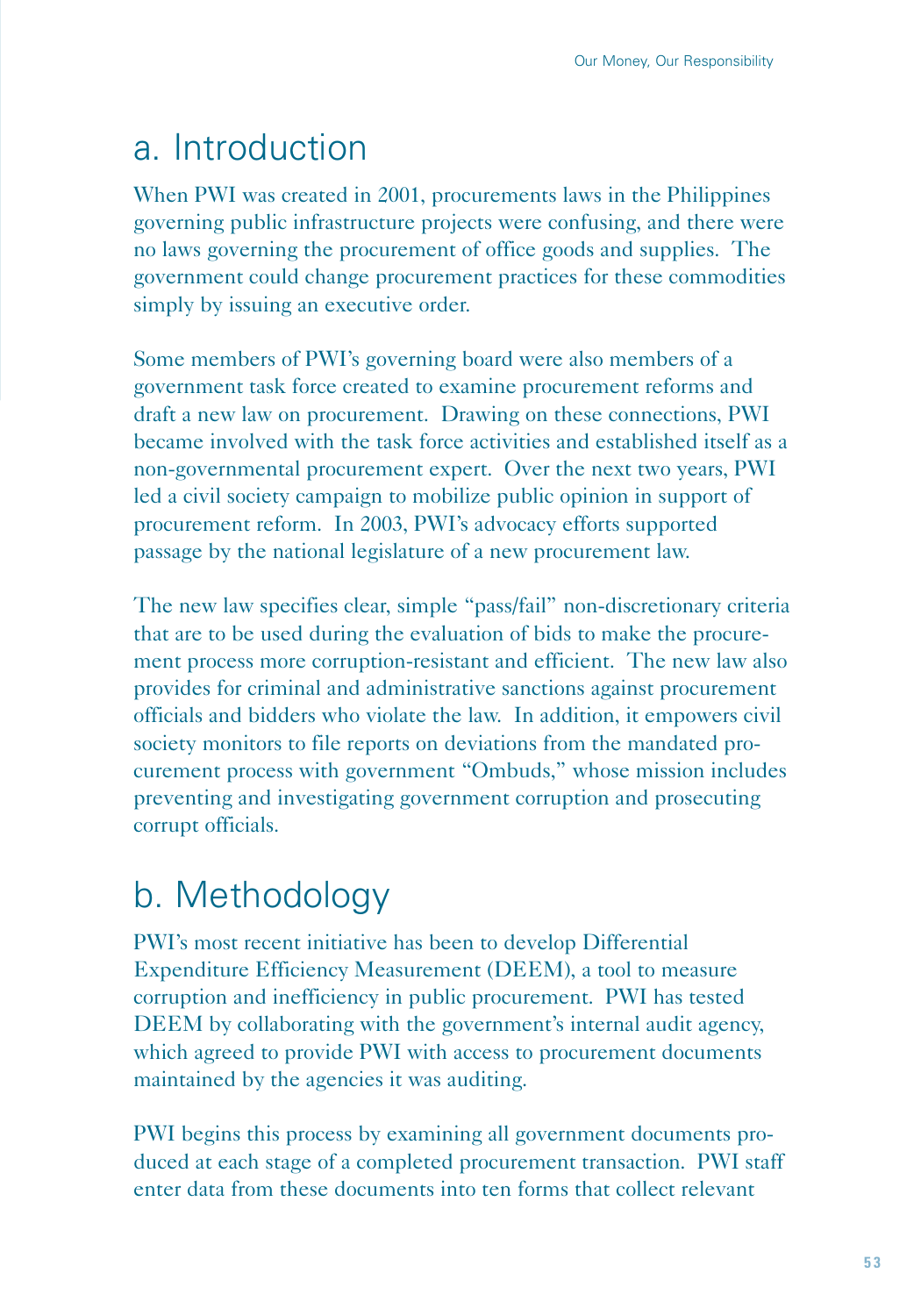information about the procurement. Each form covers a specific stage of the procurement process:

- The first form provides an overview of the transaction, including information on the check issued in payment of an invoice (its number, date, and amount) and the corresponding disbursement voucher. It also provides information on the officials who authorized payment for the procurement, including their names and titles.
- The second form describes the items that were procured and summarizes the information pertaining to that procurement that is available from the government.
- The third form addresses the purchase request form, providing the form number, date, requesting department/section/person, requested items, estimated costs, purpose, authorized signatures, etc.
- The fourth form addresses the purchase order, including the question of whether this information is consistent with the information provided in the purchase request form and the corresponding disbursement (payment) voucher. The form also collects information on the supplier of the goods/services.
- The fifth form collects information on the invoice and prompts the person assessing the procurement to check whether it is consistent with the information in the disbursement voucher and purchase order and whether it has been duly signed by the appropriate officials.
- The remaining forms cover other stages of the procurement, including the pre-bidding process, the assessment of bids received, and the inspection reporting process. The forms allow for the collection of other potentially pertinent information, on such topics as annual procurement plans and the minutes of meetings held regarding the procurement.

PWI then analyzes the summary sheets to identify inconsistencies and other potential irregularities in the procurement process. For example: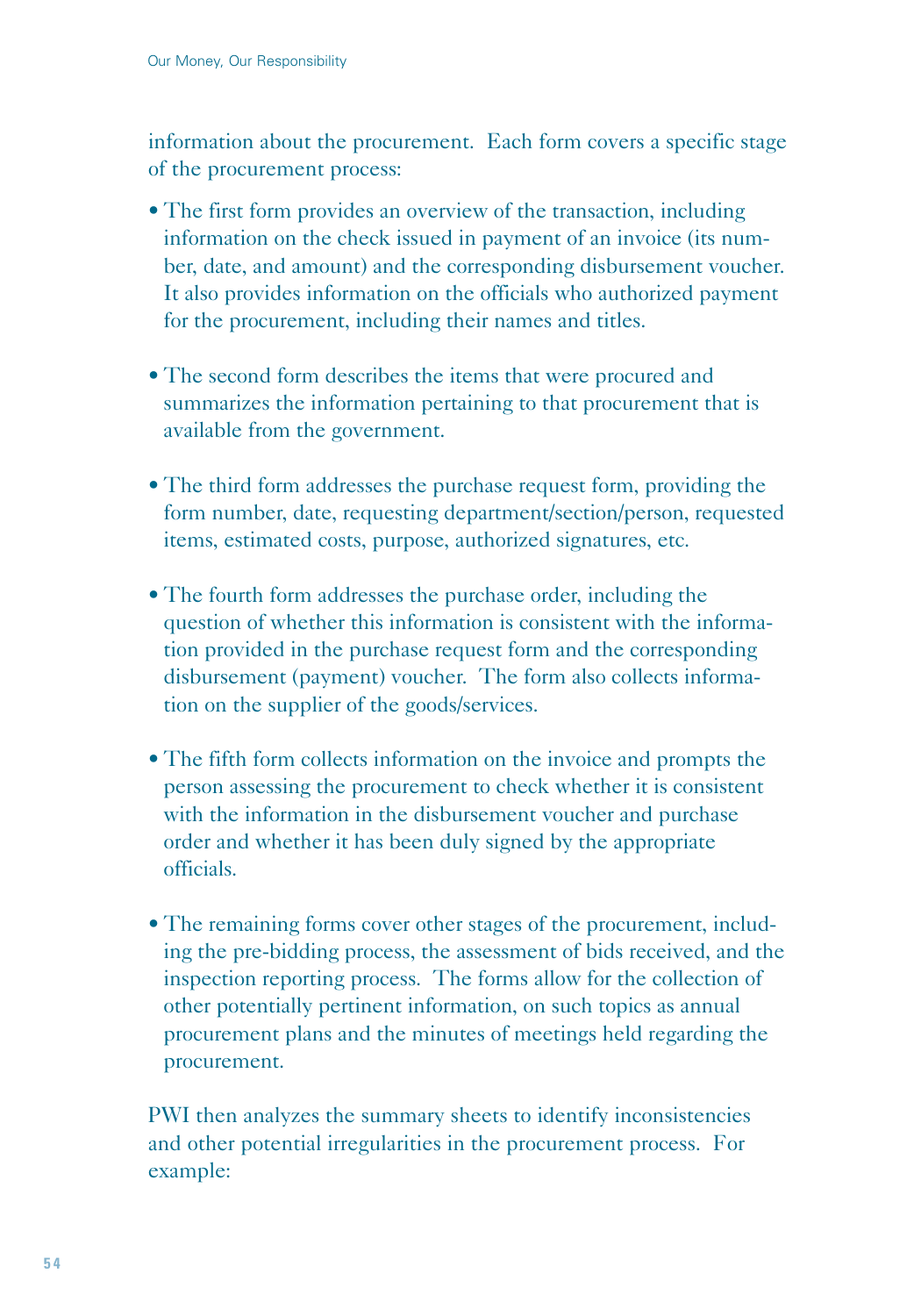- 1. Is the purchase request form dated after the purchase order form?
- 2. Does the purchase order form show a higher cost for a procured item than the bid document does?
- 3. Does the payment invoice show a higher amount paid to a vendor than the purchase order does?
- 4. Does the purchase order contain a different quantity of items than the payment invoice does?
- 5. Is the delivery date (as recorded in the goods inspection and acceptance form) the same as the date mentioned in the contract or purchase order, and is any delay accounted for?

Through this assessment, PWI can uncover inconsistencies that merit further investigation. For example, if a purchase order is dated before or only a few days after the bids were due, that may indicate an irregularity in the procurement process requiring explanation by officials, since it would normally take several weeks for a purchase order to be created after the bids are evaluated and the winner selected.

DEEM also allows reviewers to compare the price paid for a good or service with its fair market value. The degree to which the amount paid by government exceeds an item's true cost is a reasonably objective measure of the extent of corruption or inefficiency. This enables PWI to go beyond making anecdotal claims of problems and provide specific, concrete evidence of them.

## c. Results Achieved

#### **Successes**

During its pilot test of DEEM at a government hospital, PWI achieved important results. Investigators found a certificate signed by a hospital official justifying a contract with a particular company on the grounds that it was the only company that could make good-quality Vitamin C available to the hospital. Given the number of Vitamin C brands available in the Philippines, this claim is doubtful. Had the contract been bid out, the hospital would likely have saved money, since the Vitamin C brand provided by the selected vendor is one of the most expensive on the market (Magalit, 2006).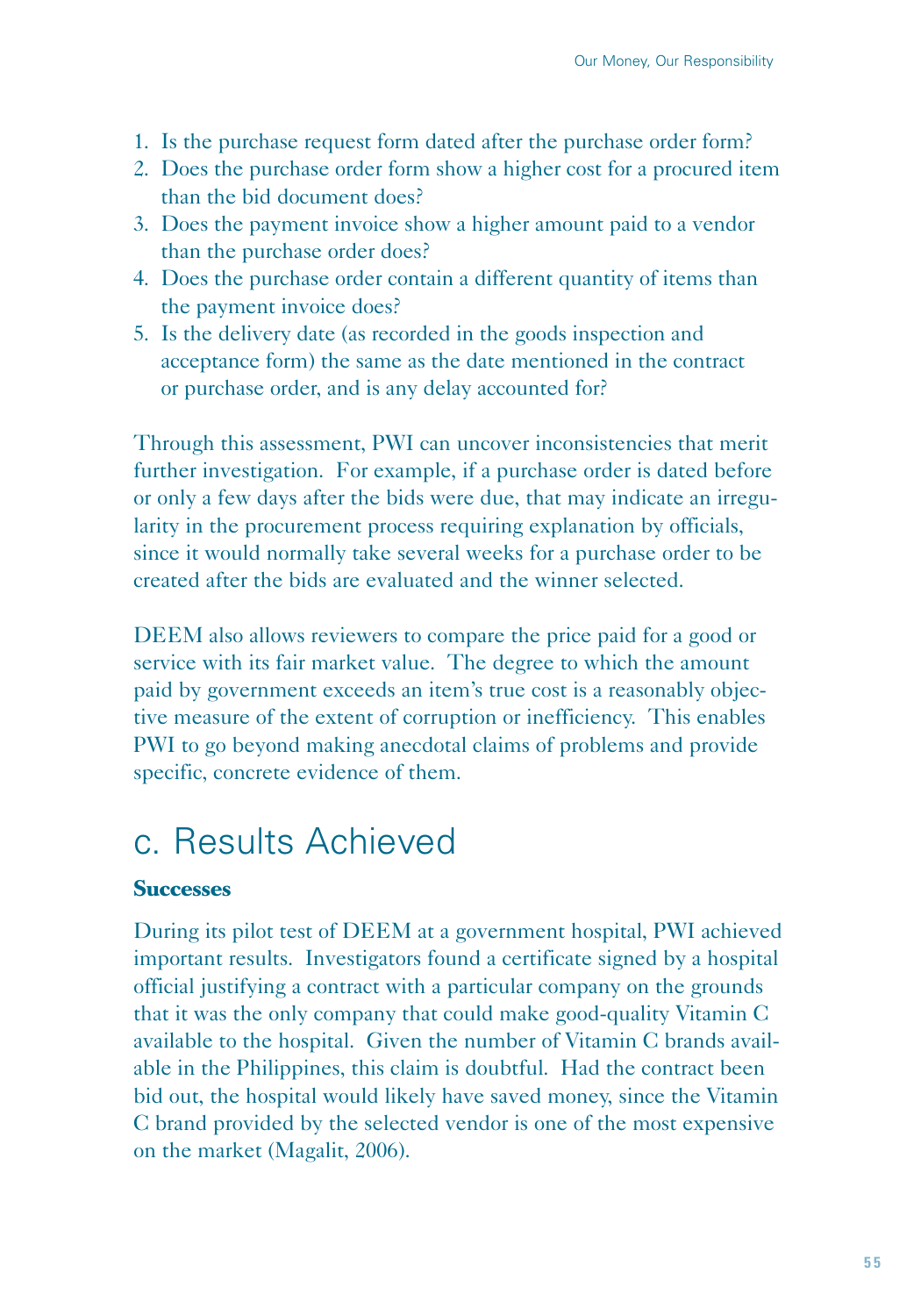PWI is now conducting a wide variety of activities with different groups and individuals, including the Ombuds, government agencies involved in large procurements, civil society organizations, and private citizens. PWI has a particularly close relationship with the national Ombuds. It conducts training sessions on the new procurement law for Ombuds staff and has helped them publicize information on procurement laws. It has also created a mechanism to respond to information from procurement observers about potential fraud and abuse. As many citizens prefer not to contact government officials with complaints themselves (due to the fear of harassment from corrupt officials), PWI serves as a critical link between citizens and the Ombuds.

PWI has also developed partnerships with government agencies to study systems for soliciting proposals and evaluating bids and awards. As part of this process, PWI conducts diagnostic exercises on the activities of the bid evaluation committees of various agencies. PWI also conducts workshops and conferences on the national procurement law, develops research papers on the subject, and provides technical assistance to the government on best practices in procurement procedures.

PWI's efforts have helped establish systems that allow citizens not only to sit as observers on government bid and award committees but also to act as monitors to ensure that contractors comply with their contracts. However, PWI estimates that of the 8,000 trained monitors that are needed throughout the Philippines only 800 exist. PWI has therefore embarked on a national effort to train new monitors.

### **Challenges**

Any organization interested in using DEEM should take into consideration the five challenges PWI faced in implementing this methodology. They are:

• The detailed checks for inconsistencies that are conducted under DEEM may be of limited use in monitoring agencies whose procurement systems do not follow specific rules and regulations under a procurement law.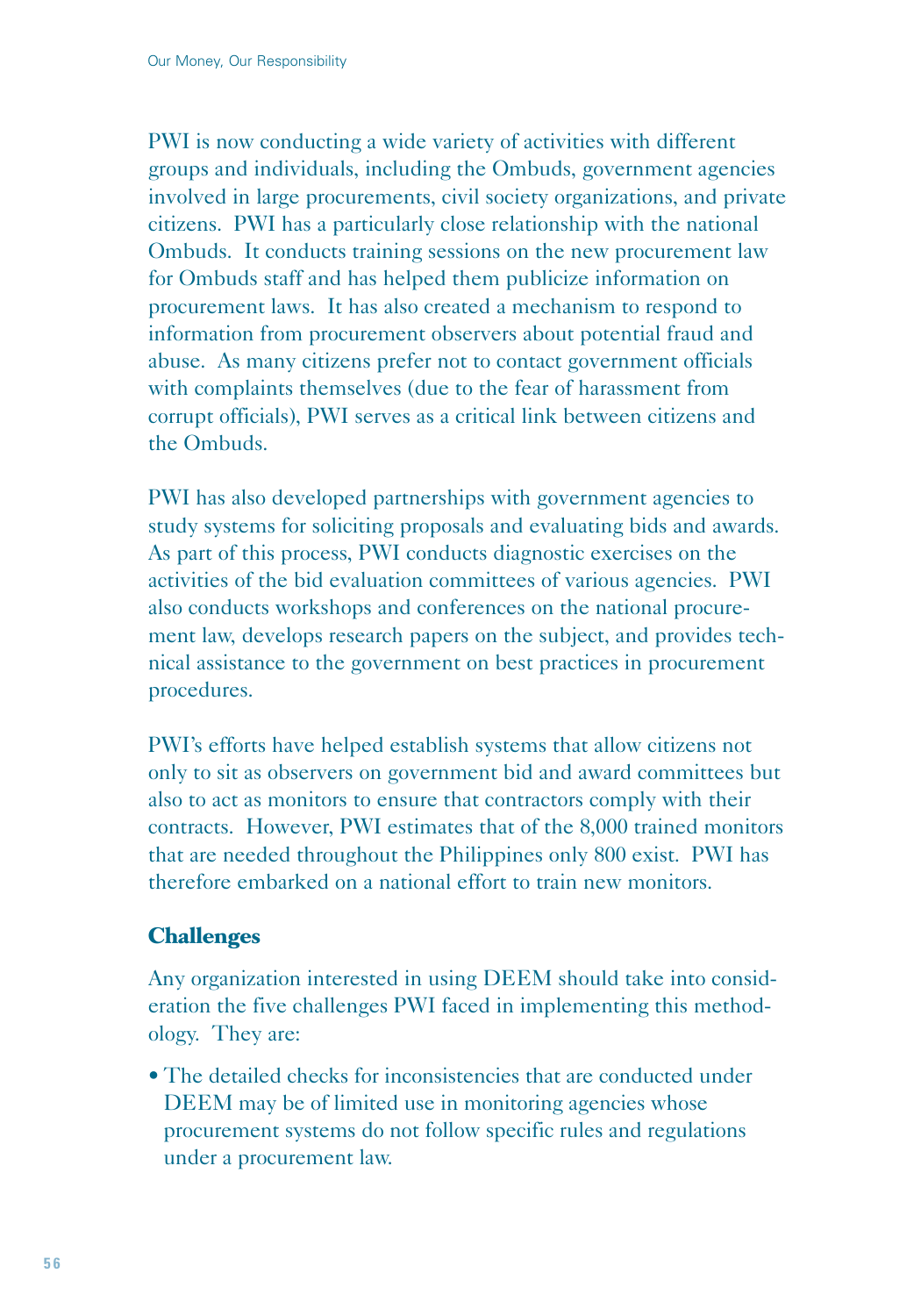- An organization must have access to all (or most) procurement documents maintained by an agency during a procurement process. Even if agencies maintain this information, it may not be easily accessible.
- An organization wishing to use DEEM may need to collaborate with the audit agency (and time its investigation according to the audit's schedule) in order to obtain audit documents that contain information unavailable through the procuring agency. PWI did this during its pilot test of the DEEM methodology.
- PWI found that the agencies most likely to have irregularities in their procurement processes are *least* likely to cooperate with a procurement-related investigation.
- While a payment invoice will tell the actual cost paid for a good/service, the true market cost may be much more difficult to obtain. Very little information on market costs may be available in many countries, or other factors may prevent a non-governmental organization from obtaining or using information on actual costs. For example, there may not be any records of an item's true cost at the time the procurement was conducted, or vendors may be reluctant to disclose information on the true cost. Also, the good/service procured by an agency may have technical specifications that make the transaction unique, which would give officials wide discretion when setting the price.

*Information on PWI can be obtained from the organization's website, http://www.procurementwatch.org.ph/.*

# 2. G-Watch Monitors Textbook Procurements in the Philippines

This case study discusses the participatory techniques used by a large civil society coalition in the Philippines that cooperates with the government to monitor the procurement and delivery of school textbooks. The campaign relies on the work of thousands of citizen-volunteers.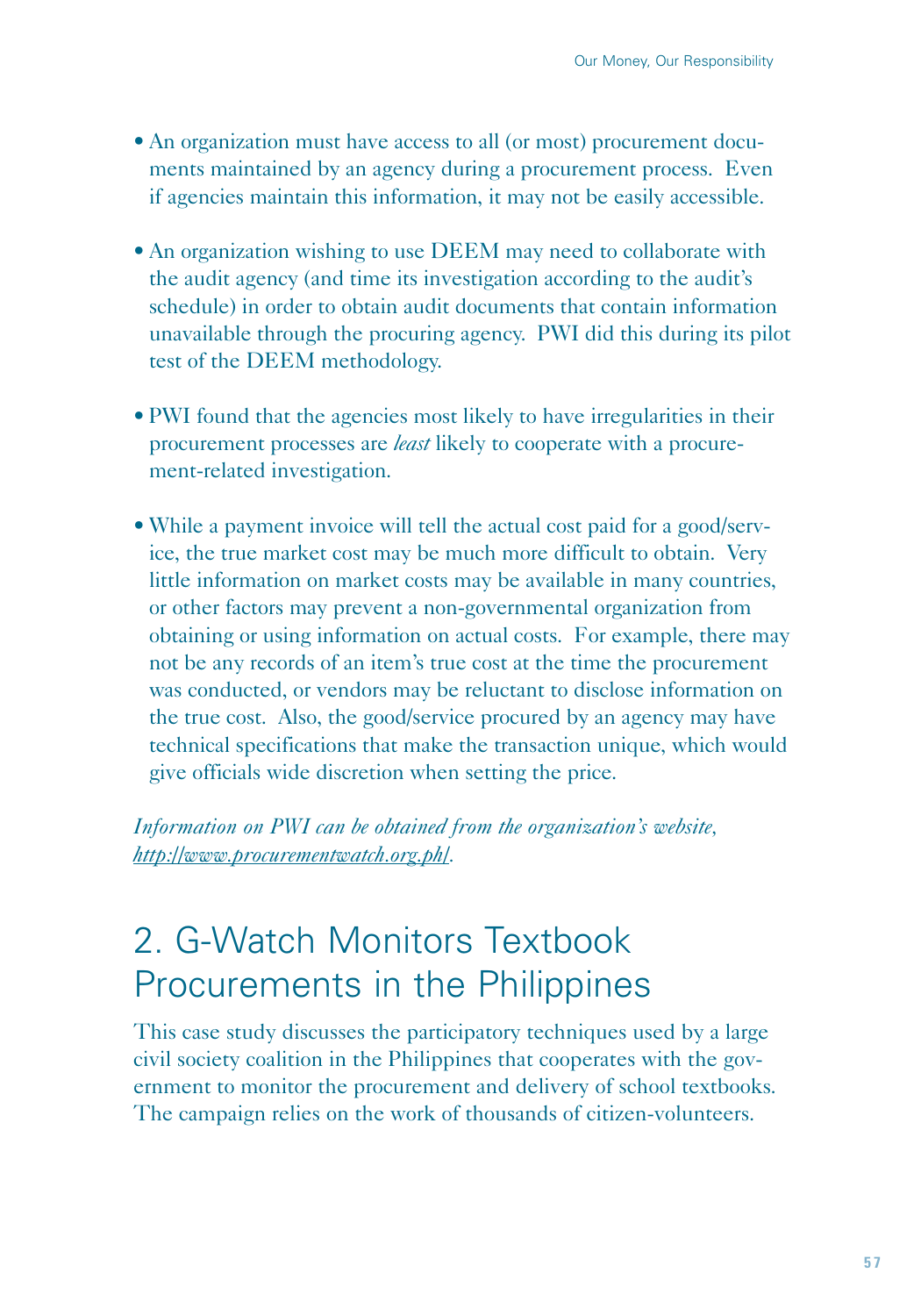### **ORGANIZATIONAL PROFILE**

*Government Watch ("G-Watch"), an anti-corruption initiative of the Ateneo School of Government in the Philippines, tracks public expenditures and monitors implementation of government programs in order to help agencies prevent corruption. Since its creation in 2000, G-Watch has monitored textbook deliveries, school building construction, public works, drug procurement, and disaster relief distribution. It has just three full-time staff but partners with civil society organizations throughout the country in budget monitoring activities.* 

## a. Introduction

In the 1990s, the education sector in the Philippines faced a major crisis. The Department of Education, responsible for delivering education services to approximately 18 million students, was accused of extensive corruption. Instances of corruption were especially severe in the procurement of textbooks. (Under Philippine law, schoolchildren are entitled to receive free textbooks from the government.)

At least three forms of corruption were suspected: officials were awarding overpriced contracts to unqualified bidders, suppliers were not honoring their contracts (many textbooks remained undelivered even after the government had paid for them), and some vendors were providing books of poor quality (OECD, 2006).

In 2003, after a newly elected government appointed a new head of the Department of Education, the department instituted an anti-corruption "Textbook Count Program" featuring collaboration with a number of civil society organizations, led by G-Watch. They have worked with the department to monitor the procurement and supply of more than one million school textbooks each year.

The Textbook Count Program has achieved a high degree of civil society participation, including the National Citizen's Movement for Free Elections (an NGO that monitors the country's electoral process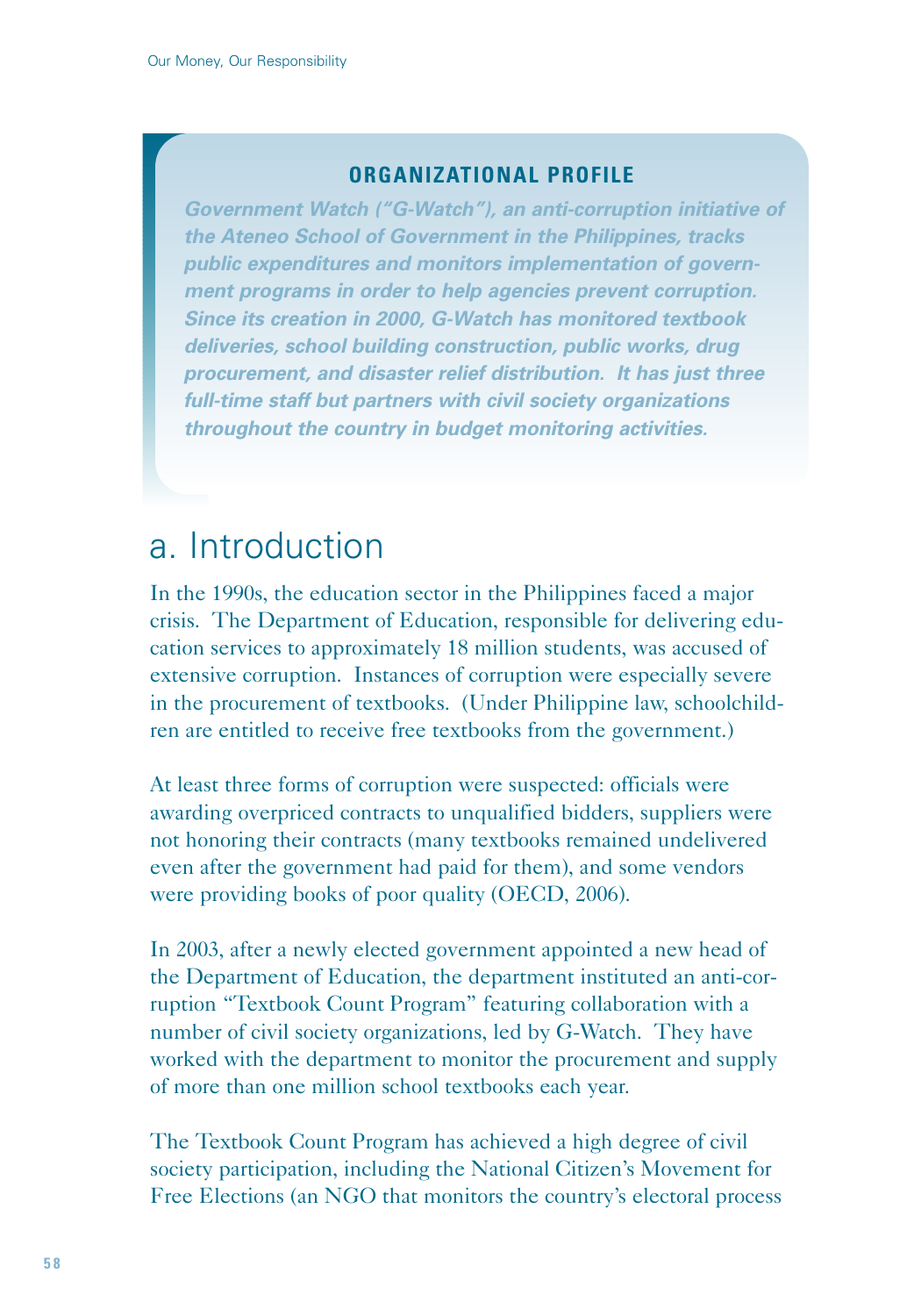and has more than 250,000 members), the Transparency and Accountability Network (a network of 24 groups that focuses on transparency and accountability issues), the Boy Scouts and Girl Scouts, and a number of faith-based organizations.

## b. Methodology

Civil society's role in the Textbook Count Program has focused on monitoring the bidding process, the production of textbooks, and their delivery. The description below draws on a 2006 G-Watch report that analyzed the program's efforts the previous year (Government Watch, 2006).

## **i. Monitoring the Bidding Process**

The monitoring program began with the Department of Education's solicitation and assessment of bids. G-Watch observed all stages of the bidding process, including the pre-bid conference, the opening of tenders and the evaluation of their content, pre-award deliberations, and the issuance of contracts. Volunteers examined whether those submitting bids had complied with all bidding requirements, such as demonstrating that they met all financial and technical eligibility criteria.

### **ii. Inspection of Textbooks at Printing Presses and Warehouses**

After the contracts were awarded to three private suppliers, the Department of Education set up a quality inspection team comprised of both department officials and civil society representatives.

G-Watch helped the department organize a training seminar for team members, which covered such issues as the book production and printing process, typical defects that occur during printing and how to detect them, and how to inspect production plants. Participants were taken to a printing press to practice the inspection process.

The team then visited each supplier's printing presses and warehouses during the printing, binding, and packing stages to check that the contract specifications were being met. Visits were generally announced only on the day the visit was conducted. Each inspection team was provided with a checklist of issues to verify (such as whether the books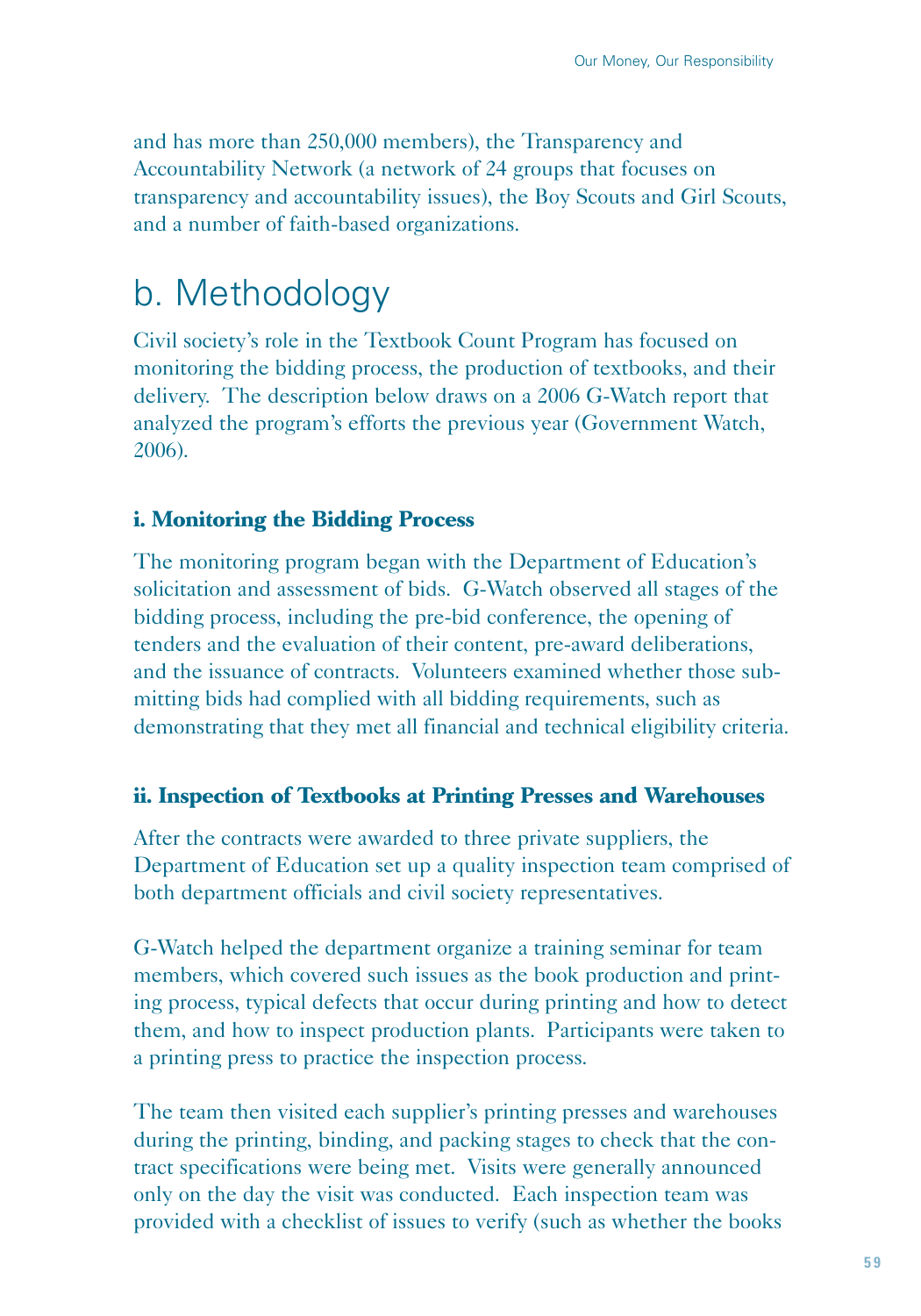were properly bound) and was required to spot-check roughly 10 percent of the available stock. Vendors were informed of any deficiencies and required to take corrective action, which was subsequently verified in a followup visit.

### **iii. Monitoring the Delivery and Distribution of Textbooks**

Monitoring textbook delivery and distribution was by far the most challenging aspect of the Textbook Count Program. Nearly 6,000 volunteers from civil society groups joined in a massive, nationwide effort over the four months during which textbooks were delivered to 4,800 locations.

Previously, textbook suppliers had been provided with a general timeframe (approximately 150 days) in which to make their deliveries. Delivery delays were frequent. Under the Textbook Count Program, in contrast, the Department of Education asserted itself: suppliers were required to synchronize their delivery schedules so civil society volunteers could witness the deliveries. Their presence put significant pressure on suppliers to conform to the new delivery schedule.

The department sent G-Watch a list of the locations where textbooks would be delivered, the number to be delivered, and a delivery timetable. In return, G-Watch sent the department – as well as the suppliers – a list of the names of monitors who would be present at each delivery point.

G-Watch helped prepare materials for volunteers, including: (1) a list of monitors' duties, (2) a blank report to be filled out after deliveries were made, (3) guidelines on the delivery and inspection process, and (4) an identity card. It also held orientation workshops with the department to familiarize participants with the delivery process and their duties as monitors.

Despite the advance preparations, delays in the delivery process caused confusion and frustration for a number of monitors; delays occurred in roughly one-third of the locations. As a result, in some cases monitors did not check the deliveries.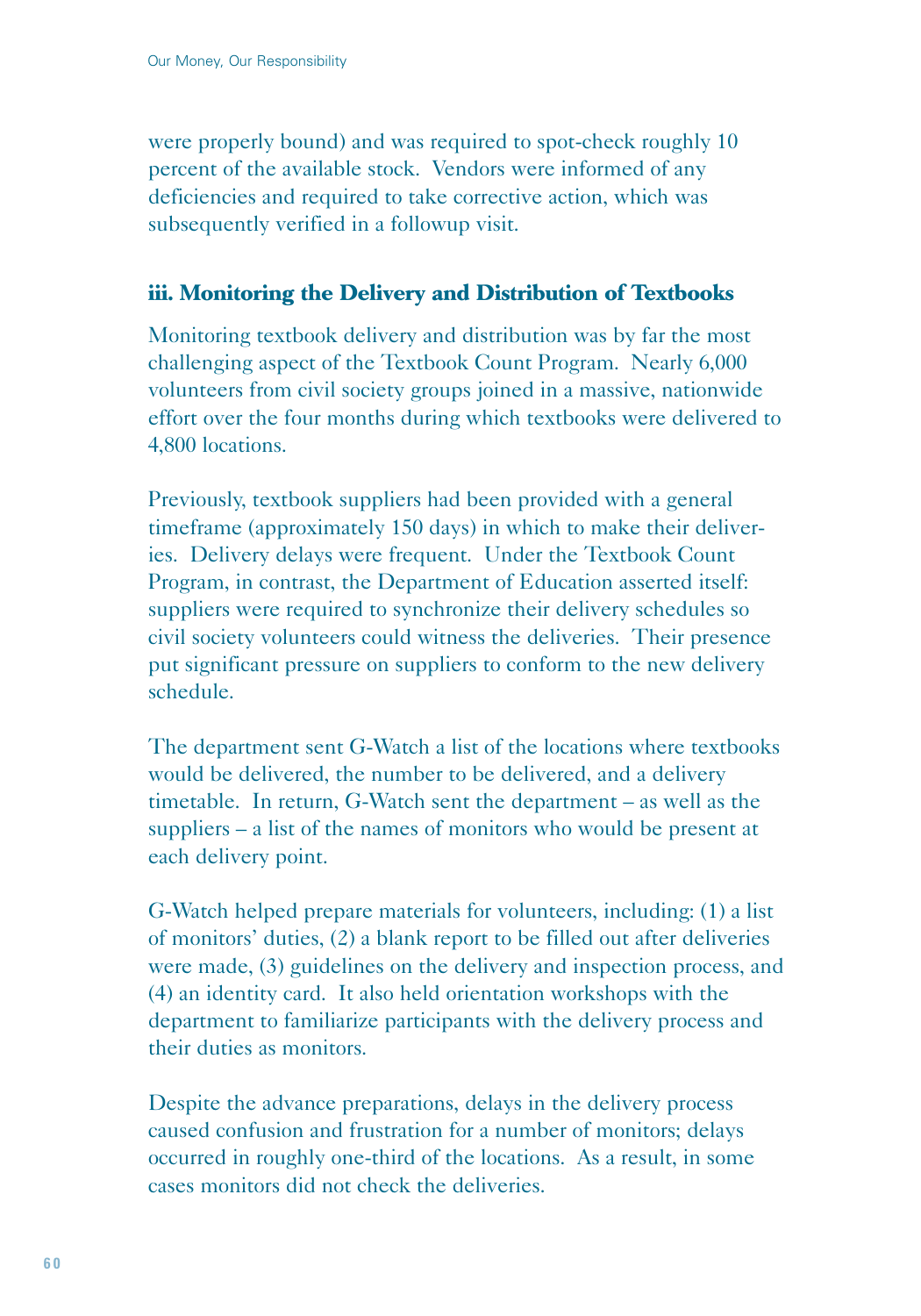# c. Results Achieved

### **Successes**

*i. Bidding Process Became Competitive:* The entire bidding process took nine months, and final contracts were issued for approximately 108 million Philippines Pesos (US \$2.2 million). G-Watch estimates that the use of transparent and competitive practices cut the average unit price of a textbook in half, resulting in savings of approximately 68.5 million Philippines Pesos (US \$1.4 million).

*ii. Defective Books Were Identified and Replaced:* Civil society members participated in 19 of the 25 inspection visits undertaken by the quality inspection team. During these visits, approximately 165,000 textbooks were inspected, 13 percent of the total number procured. The inspections led to the repair or replacement of approximately 62,000 defective textbooks, worth approximately 3 million Philippines Pesos (US \$61,000).

*iii. Delivery of Textbooks to Schools Improved:* G-Watch estimates that civil society monitors were present at approximately 76 percent of the delivery sites and checked the delivery of approximately 767,000 textbooks costing approximately 47 million Philippines Pesos (or US \$1 million). G-Watch estimates that before it began monitoring textbook deliveries, 40 percent of books due to schools were not delivered; this percentage has fallen significantly as a result of the Textbook Count Program, G-Watch believes.

### **Challenges**

After the monitoring process was completed, G-Watch and the Department of Education organized two evaluation workshops to identify shortcomings in the process that need to be overcome.

*i. Delays Due To Sub-Contracting of Deliveries:* A major cause of delivery delays was lack of communication between the vendors and the delivery agencies to which they had subcontracted the deliveries. It was recommended that in subsequent procurements, the Department of Education require vendors to submit the names and technical capacity statements of any subcontractors that are to be hired to deliver textbooks.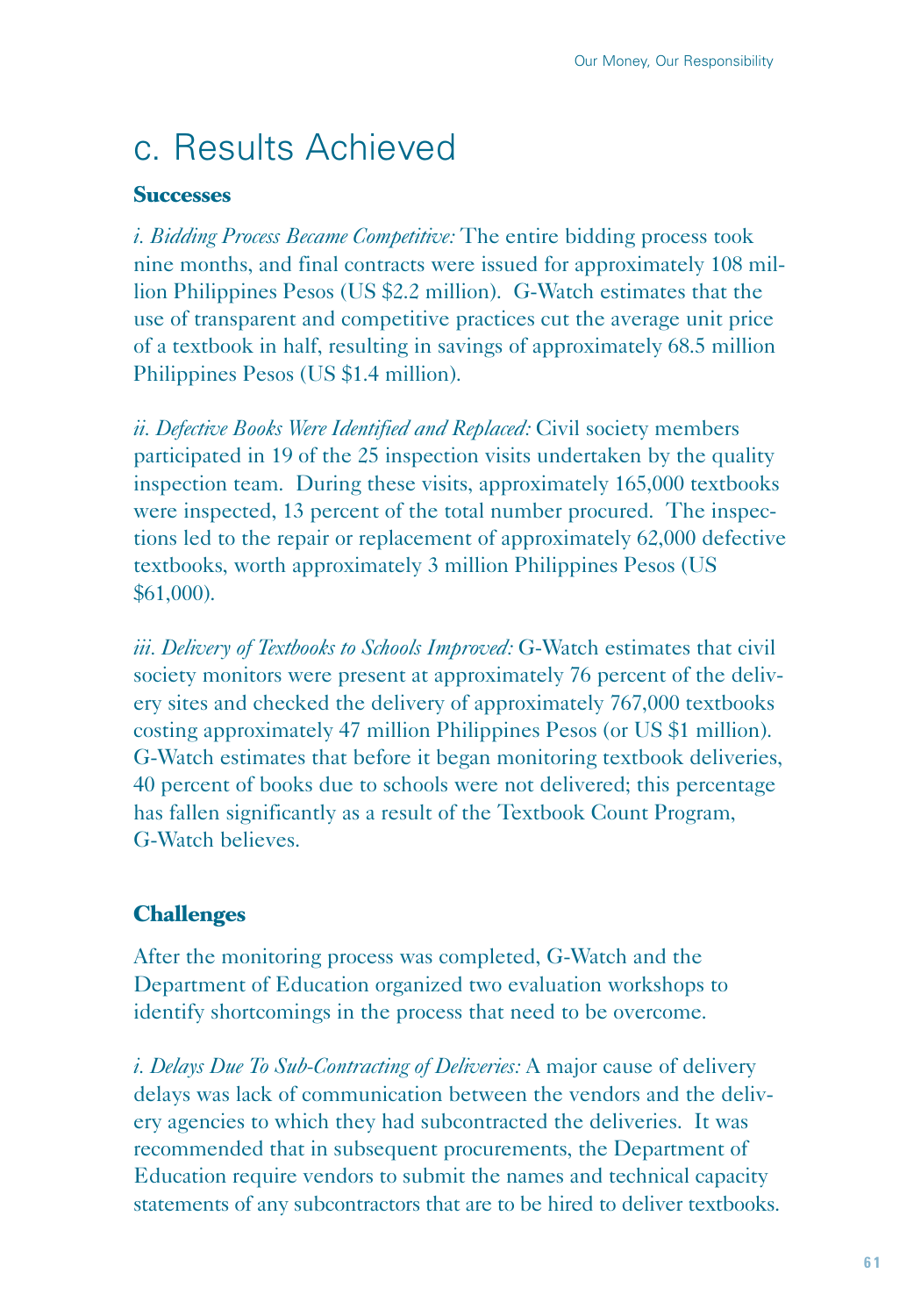*ii. Inadequate Reporting of Poor Quality Textbooks:* Due to the sheer number of textbooks supplied, monitors could check only a sample for quality purposes. G-Watch and its partner organizations received many complaints that poor-quality textbooks had been supplied, but few of these complaints reached the Department of Education. G-Watch traces the problem to the fact that end-users – including school principals and teachers – have yet to develop a culture in which they demand accountability from vendors.

*iii. Deliveries to Primary Schools Remain a Problem:* Only limited funding is available in the Department of Education to support the delivery of textbooks to rural schools – and this hampers the supply process. District education offices are responsible for distributing textbooks to individual primary schools, but due to a paucity of funds, they have begun to rely on a private firm, Coca Cola, to make deliveries to approximately 8,400 remote rural schools at the same time Coke deliveries are made. Critics charge that Coke is harmful to children and the company should not be involved. Moreover, Coca Cola itself has had trouble making deliveries as intended. Civil society monitors, particularly the Boy Scouts and Girl Scouts, suggested a separate campaign should be undertaken to obtain monitors specifically to assist with deliveries to rural schools.

*Information on the Textbook Count Project can be obtained from G-Watch's website, http://www.g-watch.org.*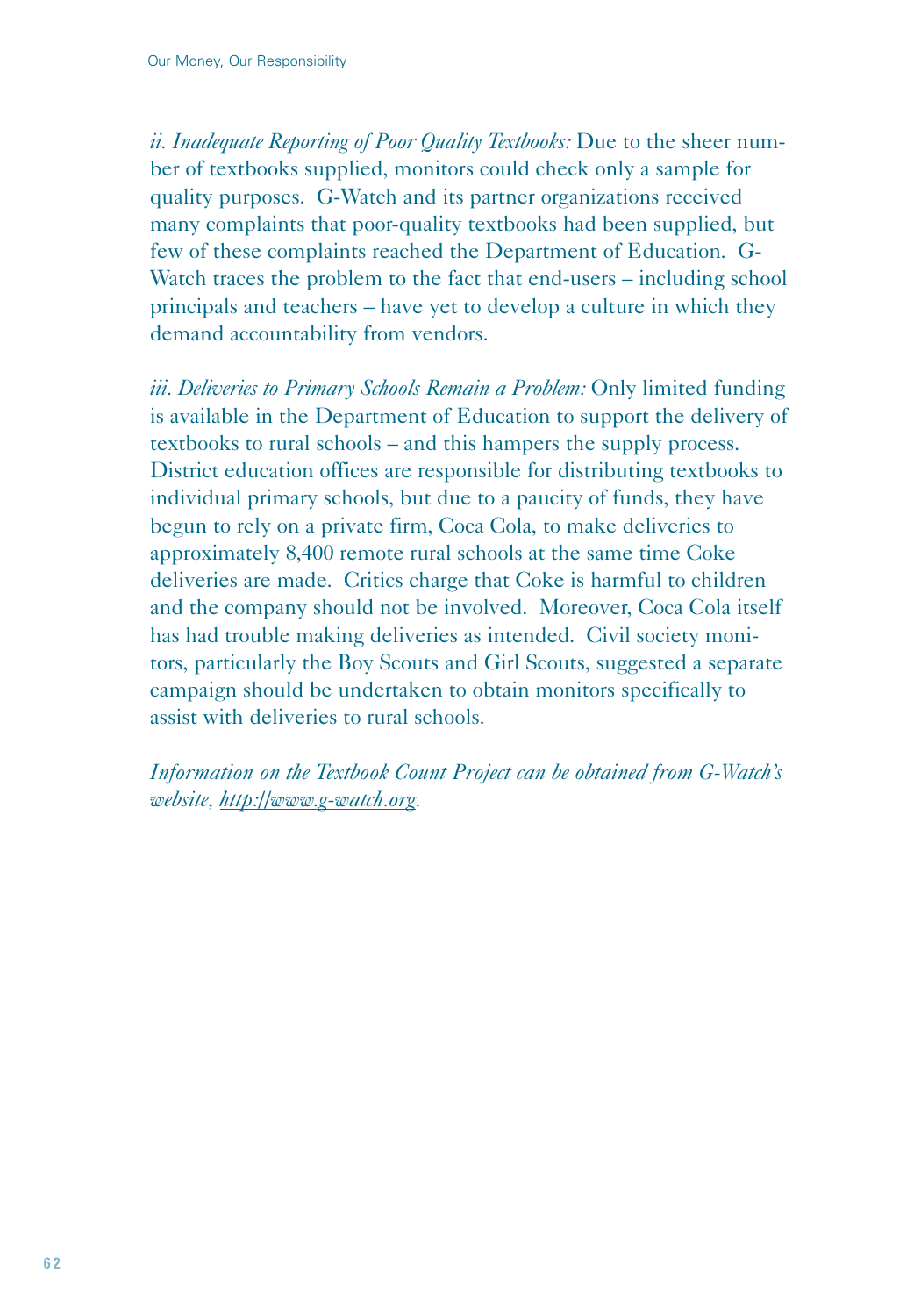| 23-7779-683-            | 56-203 8834 |                                                |  |
|-------------------------|-------------|------------------------------------------------|--|
| 73-2337 876             | 56-203 8333 |                                                |  |
| 22-2889 986 56-203 8884 |             |                                                |  |
| 23-2333 977 56-203 5554 |             |                                                |  |
| 7-23987 911 56-203 8888 |             |                                                |  |
| 23-2829 955 56-203 4654 |             |                                                |  |
| 23-2829 95556-203 46549 |             |                                                |  |
| 28-2399 92356-203 85549 |             |                                                |  |
| 73-2289 783 56-203 5554 |             |                                                |  |
|                         |             | 23-7779 683 5620 830ter 8:                     |  |
|                         |             |                                                |  |
| 22-2889 986             | 56-203 8884 |                                                |  |
| 23-2333 977             |             | 56-203 Other Successful Initiatives to Monitor |  |
| 7-23987 911             |             | $^{56-203}_{56-203}$ assiblic Procurement      |  |
| 23-2829 955             |             |                                                |  |
| 23-2333 977             | 56-203 5554 |                                                |  |
| 7-23987 911             | 56-203 8888 |                                                |  |

This chapter presents two additional case studies on successful civil society projects to monitor government procurements. The first describes Transparency International's successes in using an "integrity pact" to curb corruption. The second describes the achievements of the group Namys in Kazakhstan in monitoring programs for the disabled.

## 1. Transparency International Uses Integrity Pacts to Curb Procurement **Corruption**

Transparency International (TI) is a global network of more than 90 locally established national chapters that fight corruption in the national arena and promote transparency in elections, public administration, procurement, and business. TI also runs advocacy campaigns in support of anti-corruption reforms at both the international and national levels.12

TI has developed the Integrity Pact to prevent corruption in public procurements. An agreement between a government agency initiating a procurement contract and all bidders for the contract, an Integrity Pact forbids any of the parties to offer or demand bribes. Bidders also agree not to collude in order to obtain the contract and, if they do obtain the contract, to avoid abusive practices while executing it. Any entity that violates these terms is liable to sanctions, which could include loss of the contract and of any advance monies paid. Violators also are likely to be blacklisted from future government contracts.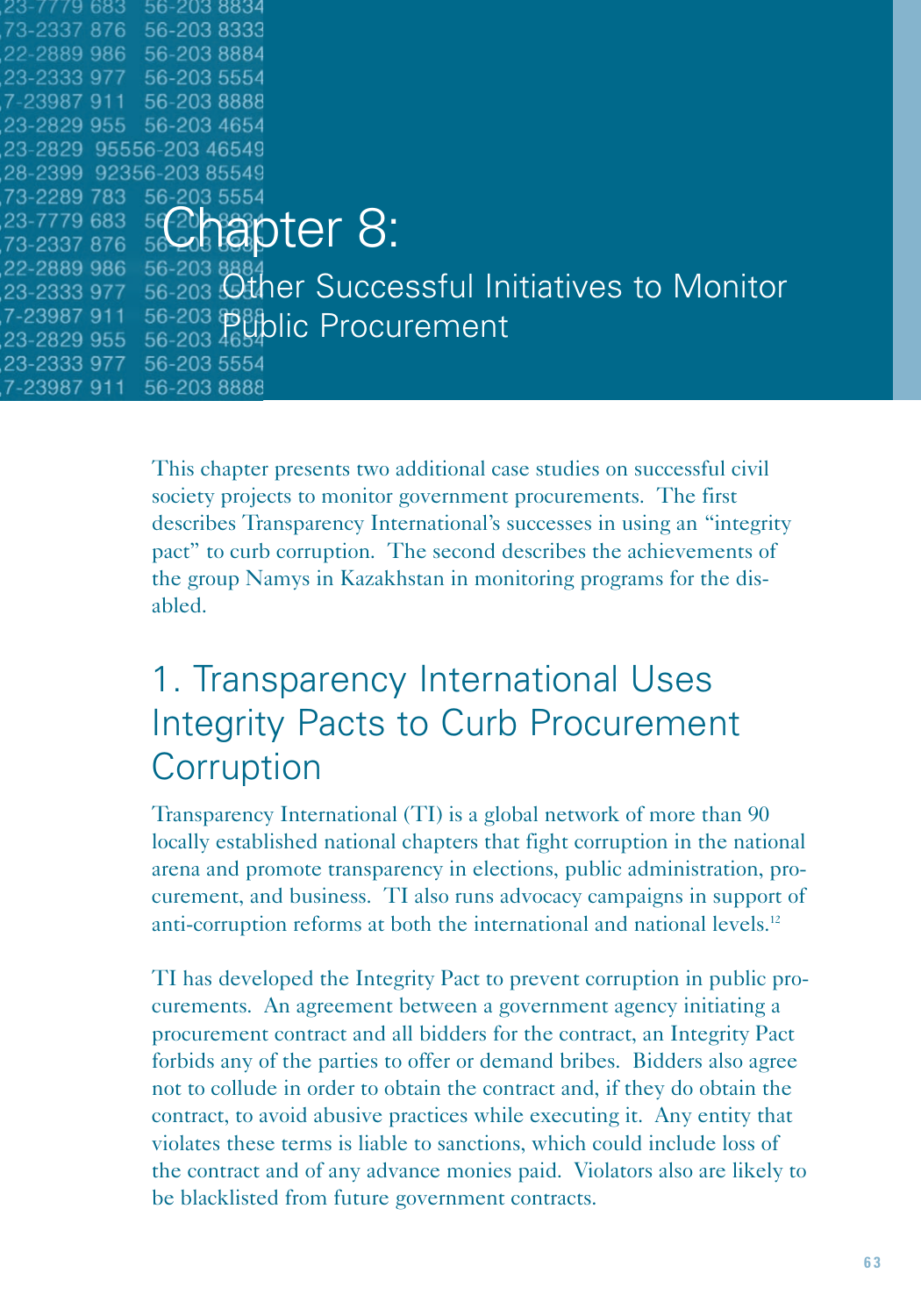An independent third party – in most cases, the TI national chapter – participates in the bidding process. TI reviews the adequacy of the publicity the government provides to the bids, hires an expert on the good/service being procured to review the bid documents, and reviews the procurement committee's decision. This increases participants' confidence in the process.

In these ways the Integrity Pact helps establish a level playing field for all bidders and enables governments to reduce costly procurementrelated corruption. A detailed description of Integrity Pacts, their applications, and the current uses of the pacts is available in a TI publication, available at

http://www.transparency.org/content/download/2012/12184/file/i\_pact.pdf.

TI chapters around the world have used Integrity Pacts successfully. In Mexico, for example, the Federal Electricity Commission attempted to improve its poor image by accepting an offer from Transparencia Mexicana (TI-M) to use an Integrity Pact during the procurement for construction of a hydroelectric plant. TI-M appointed an expert to oversee the pact, and each bidder was required to agree to its terms.

TI-M also met with each bidder before the procurement began and asked if it had concerns about irregularities in the procurement process. Most replied that they suspected the bid-evaluation process would be unfair. In the end, however, TI-M received no complaints from bidders about the process. TI-M is building on this success by undertaking similar activities with other agencies.

*Information on TI can be obtained from the organization's website, http://www.transparency.org/.*

 $<sup>12</sup>$  This case study draws heavily from Transparency International, "Corruption in Construction and Post-Conflict Reconstruction."</sup>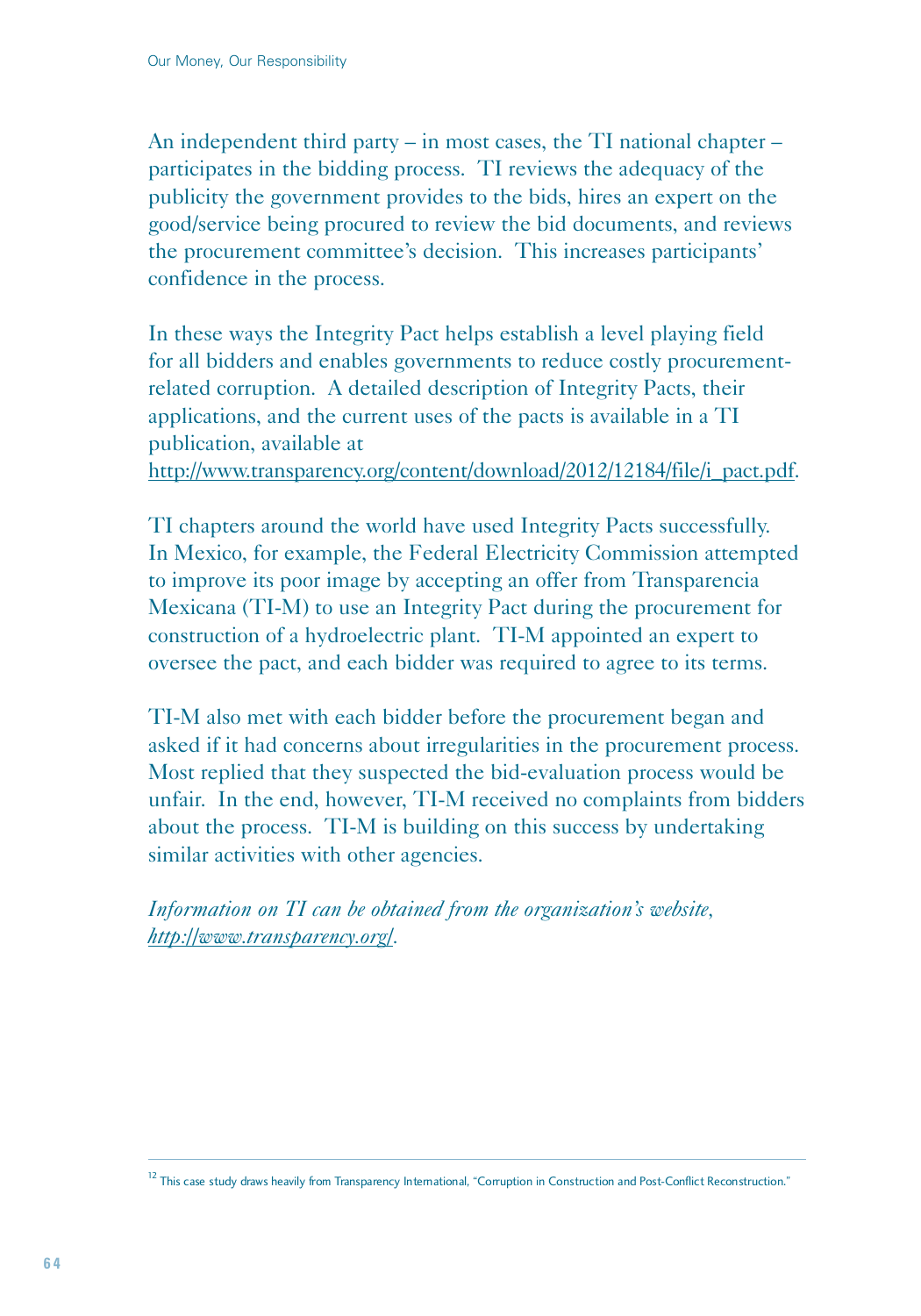# 2. Namys Monitors Procurement Expenditures on the Disabled in Kazakhstan

In Kazakhstan, the non-governmental organization Namys ("Conscience") advocates for the rights of disabled persons. Namys registered as a non-profit in 2002 and operates with a relatively small (12 full-time) staff, though it also relies on approximately 70 volunteers.

Initially, Namys focused its attention on advocating for a law that recognized the rights of disabled persons and established programs to provide rehabilitative services. In 2003, the government proposed a regressive law that would represent a return to the old Soviet policy of essentially blaming the disabled for their condition. Namys launched an aggressive campaign to influence this proposal: it held a number of events to protest the law, submitted petitions to the president outlining its concerns, and organized media events to publicize its demand for improvements. These efforts paid off when the government accepted some of Namys's main provisions, such as by placing clear responsibility on public agencies to protect the rights of disabled persons.

Namys next focused on analyzing the funds allocated to public agencies to help disabled persons to ensure that they were used appropriately. It initiated its monitoring activities as part of a broad coalition that included more than 30 non-governmental organizations supporting disabled persons from all over the country.

Initially, Namys monitored the budget for disabled persons in the Almaty province in southeastern Kazakhstan. Namys uncovered several irregularities in the execution of programs for disabled persons, particularly in the procurement of goods and services. The group documented these findings in a report to the government.

For example, Namys found that a program under which the city of Almaty provides new wheelchairs to 250 disabled persons every year was procuring wheelchairs of a very poor quality. This was not con